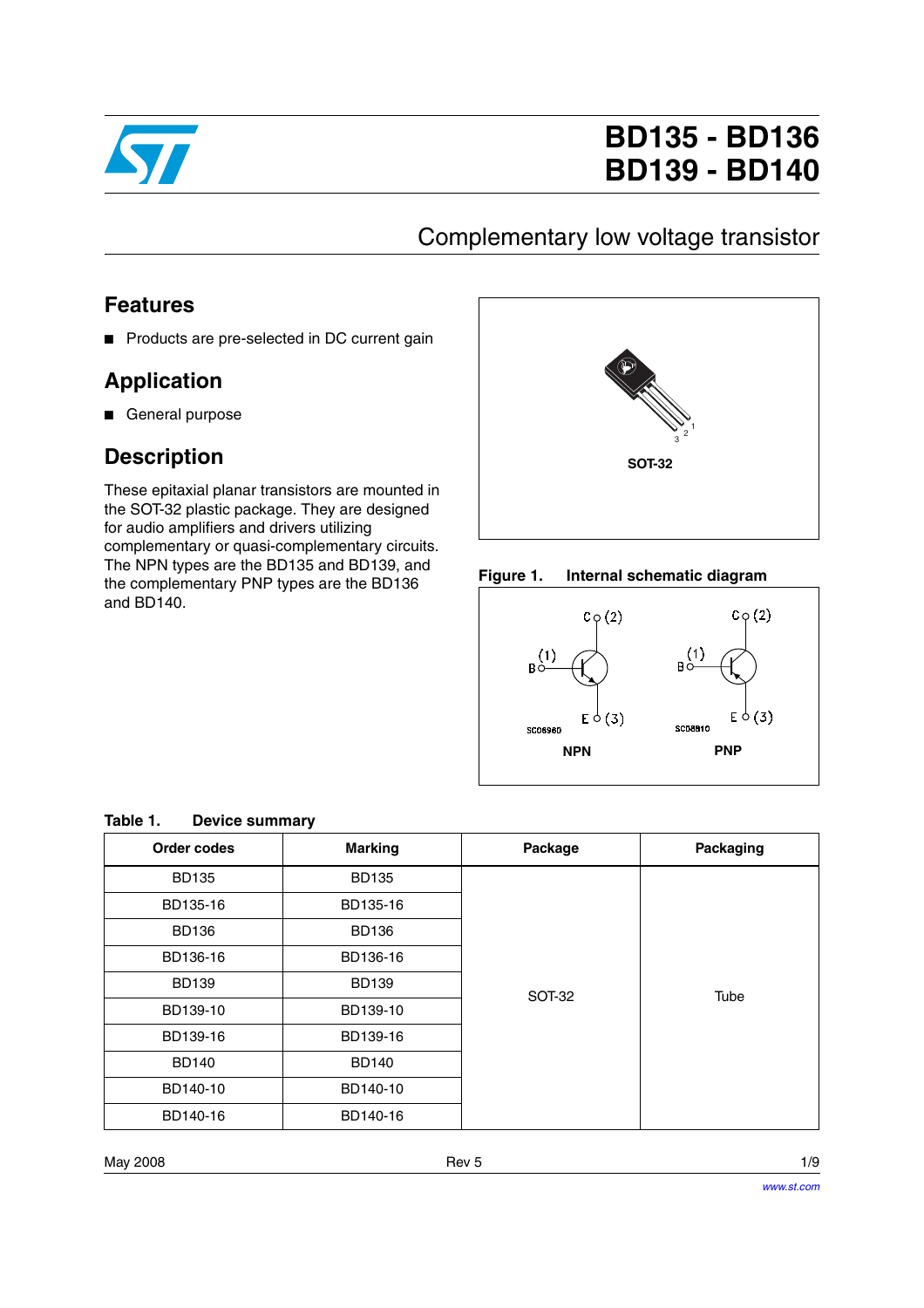# **Contents**

| $1 \quad \Box$ |  |
|----------------|--|
| $2^{\sim}$     |  |
|                |  |
| $3^{\circ}$    |  |
| $\overline{4}$ |  |

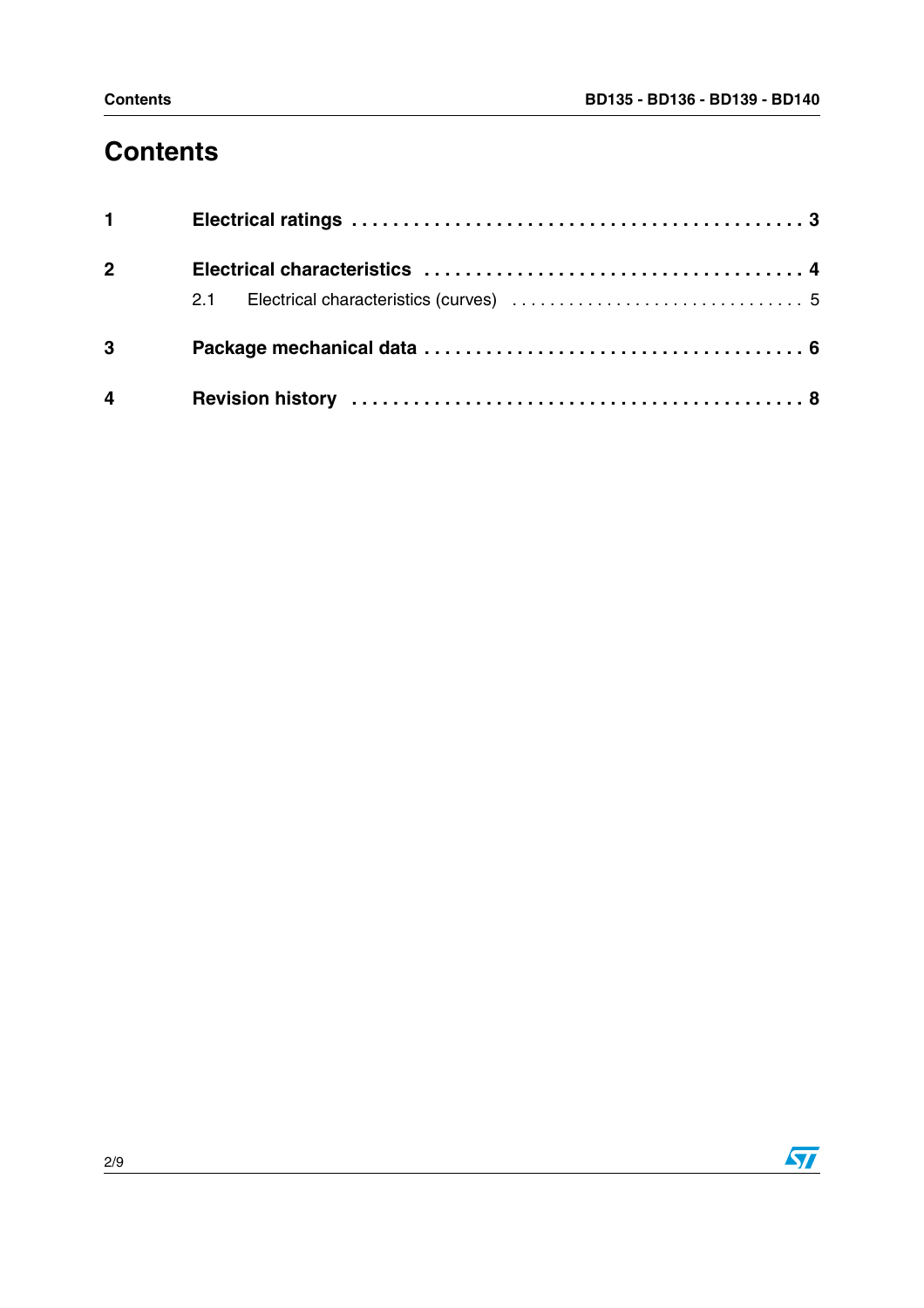# <span id="page-2-0"></span>**1 Electrical ratings**

| Table 2. | Absolute maximum ratings |  |
|----------|--------------------------|--|
|----------|--------------------------|--|

|                         | <b>Parameter</b>                          |              | Value        |              |              |    |  |
|-------------------------|-------------------------------------------|--------------|--------------|--------------|--------------|----|--|
| Symbol                  |                                           |              | <b>NPN</b>   |              | <b>PNP</b>   |    |  |
|                         |                                           | <b>BD135</b> | <b>BD139</b> | <b>BD136</b> | <b>BD140</b> |    |  |
| V <sub>CBO</sub>        | Collector-base voltage ( $I_F = 0$ )      | 45           | 80           | $-45$        | -80          | V  |  |
| V <sub>CEO</sub>        | Collector-emitter voltage ( $I_B = 0$ )   | 45           | 80           | -45          | -80          | V  |  |
| V <sub>EBO</sub>        | Emitter-base voltage ( $I_C = 0$ )        |              | 5            |              | $-5$         |    |  |
| $\mathsf{I}_\mathsf{C}$ | Collector current                         | 1.5          |              | $-1.5$       |              | A  |  |
| $I_{CM}$                | Collector peak current                    |              | 3            |              | -3           |    |  |
| l <sub>B</sub>          | Base current                              |              | 0.5          |              | $-0.5$       |    |  |
| $P_{TOT}$               | Total dissipation at $T_c \leq 25$ °C     | 12.5         |              |              |              | W  |  |
| $P_{TOT}$               | Total dissipation at $T_{amb} \leq 25$ °C |              | 1.25         |              |              | W  |  |
| $T_{\text{stg}}$        | Storage temperature                       |              | $-65$ to 150 |              |              | °C |  |
| $T_i$                   | Max. operating junction temperature       | 150          |              |              | $^{\circ}C$  |    |  |

| Table 3. | <b>Thermal data</b> |  |
|----------|---------------------|--|
|          |                     |  |

| Symbol               | <b>Parameter</b>                             | Max value | Unit           |
|----------------------|----------------------------------------------|-----------|----------------|
|                      | $Rthi-case$ Thermal resistance junction-case |           | $^{\circ}$ C/W |
| $R_{\text{thi-amb}}$ | Thermal resistance junction-ambient          | 100       | $\degree$ C/W  |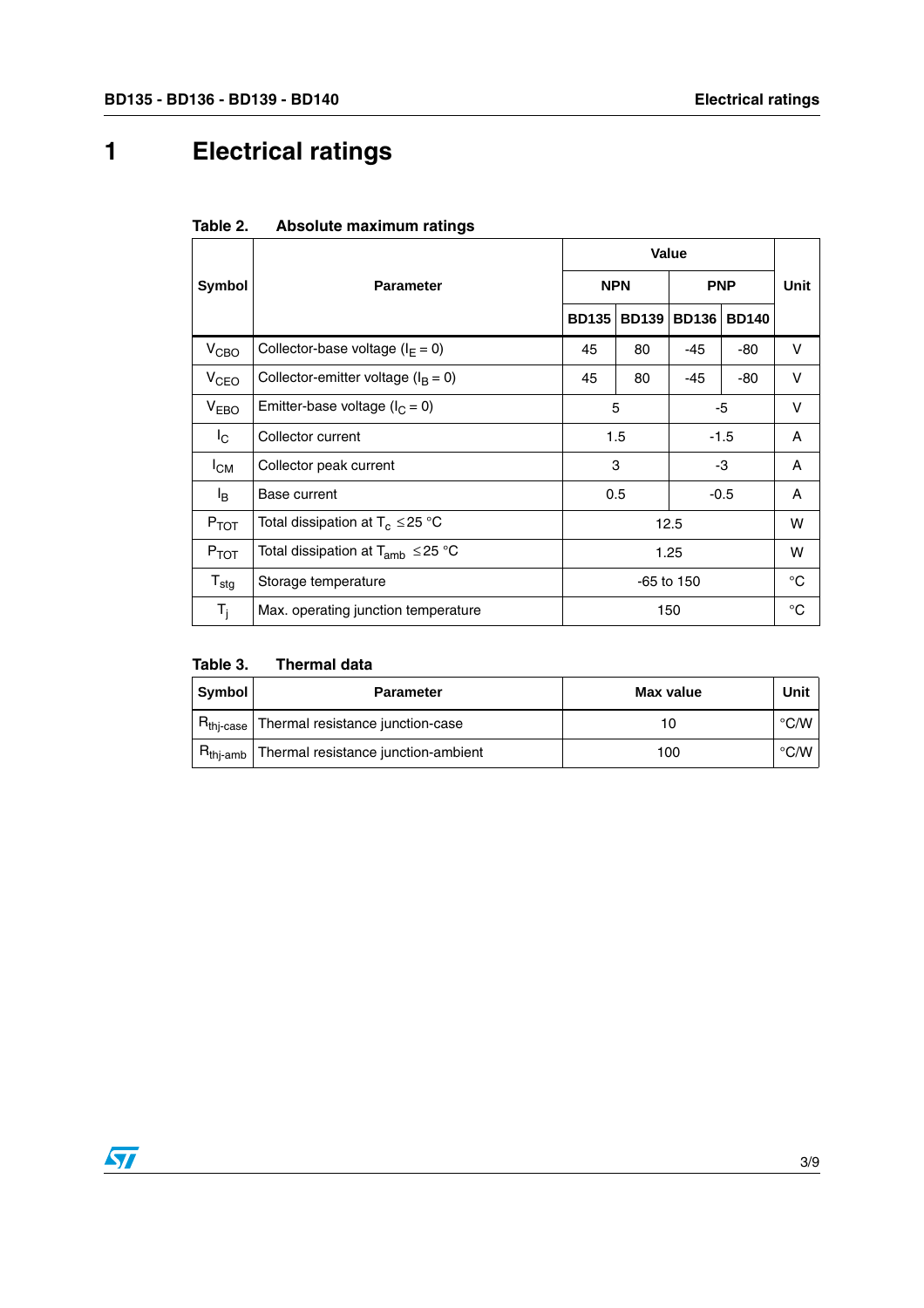# <span id="page-3-0"></span>**2 Electrical characteristics**

 $(T_{\text{case}} = 25 \text{ °C}$  unless otherwise specified)

|                                                 | <b>Parameter</b>                                     | <b>Polarity</b>                 |                                                                                                       | <b>Value</b>   |      |                 | Unit     |
|-------------------------------------------------|------------------------------------------------------|---------------------------------|-------------------------------------------------------------------------------------------------------|----------------|------|-----------------|----------|
| <b>Symbol</b>                                   |                                                      |                                 | <b>Test conditions</b>                                                                                | Min.           | Typ. | Max.            |          |
|                                                 | Collector cut-off                                    | <b>NPN</b>                      | $V_{CB}$ = 30 V<br>$V_{CB}$ = 30 V, T <sub>C</sub> = 125 °C                                           |                |      | 0.1<br>10       | μA<br>μA |
| $I_{CBO}$                                       | current $(I_F=0)$                                    | <b>PNP</b>                      | $V_{CB} = -30 V$<br>$V_{CB}$ = -30 V, T <sub>C</sub> = 125 °C                                         |                |      | $-0.1$<br>$-10$ | μA<br>μA |
|                                                 | Emitter cut-off current                              | <b>NPN</b>                      | $V_{EB} = 5 V$                                                                                        |                |      | 10              | μA       |
| $I_{EBO}$                                       | $(I_C=0)$                                            | <b>PNP</b>                      | $V_{FB}$ = -5 V                                                                                       |                |      | $-10$           | μA       |
| $V_{CEO(sus)}$ <sup>(1)</sup>                   | Collector-emitter<br>sustaining voltage<br>$(I_B=0)$ | <b>NPN</b>                      | $I_{C}$ = 30 mA<br><b>BD135</b><br><b>BD139</b>                                                       | 45<br>80       |      |                 | v<br>v   |
|                                                 |                                                      | <b>PNP</b>                      | $I_C = -30$ mA<br><b>BD136</b><br><b>BD140</b>                                                        | -45<br>-80     |      |                 | v<br>v   |
|                                                 | Collector-emitter                                    | NPN                             | $I_C = 0.5$ A, $I_B = 0.05$ A                                                                         |                |      | 0.5             | v        |
| $V_{CE(sat)}$ <sup>(1)</sup>                    | saturation voltage                                   | <b>PNP</b>                      | $I_C$ = -0.5 A, $I_B$ = -0.05 A                                                                       |                |      | $-0.5$          | V        |
| $V_{BE}$ <sup>(1)</sup><br>Base-emitter voltage |                                                      | <b>NPN</b>                      | $I_C = 0.5$ A, $V_{CF} = 2$ V                                                                         |                |      | $\mathbf{1}$    | V        |
|                                                 | <b>PNP</b>                                           | $I_C = -0.5$ A, $V_{CE} = -2$ V |                                                                                                       |                | $-1$ | V               |          |
| $h_{FE}$ <sup>(1)</sup>                         | DC current gain                                      | <b>NPN</b>                      | $I_C = 5$ mA, $V_{CF} = 2$ V<br>$I_C = 150$ mA, $V_{CE} = 2$ V<br>$I_C = 0.5$ A, $V_{CE} = 2$ V       | 25<br>40<br>25 |      | 250             |          |
|                                                 |                                                      | <b>PNP</b>                      | $I_C = -5$ mA, $V_{CF} = -2$ V<br>$I_C$ = -150 mA, $V_{CF}$ = -2 V<br>$I_C = -0.5$ A, $V_{CE} = -2$ V | 25<br>40<br>25 |      | 250             |          |
| $h_{FE}$ <sup>(1)</sup>                         |                                                      | <b>NPN</b>                      | $I_C = 150$ mA, $V_{CF} = 2$ V<br>BD139-10<br>BD135-16/BD139-16                                       | 63<br>100      |      | 160<br>250      |          |
|                                                 | $h_{FE}$ groups                                      | <b>PNP</b>                      | $I_C = -150$ mA, $V_{CE} = -2$ V<br>BD140-10<br>BD136-16/BD140-16                                     | 63<br>100      |      | 160<br>250      |          |

| Table 4. | On/off states |  |
|----------|---------------|--|
|----------|---------------|--|

1. Pulsed: pulse duration =  $300 \,\mu s$ , duty cycle  $1.5\%$ 

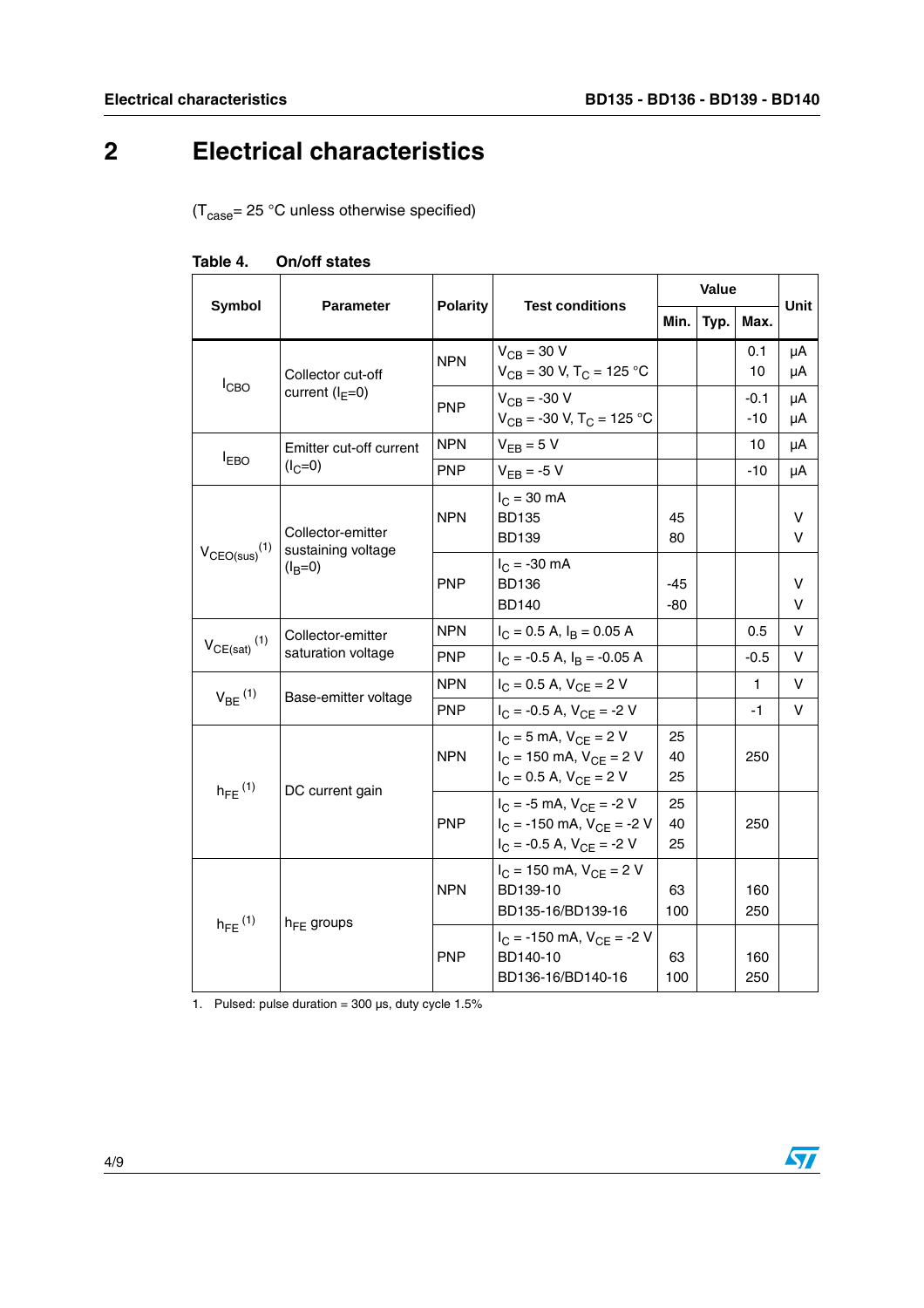## <span id="page-4-0"></span>**2.1 Electrical characteristics (curves)**



#### Figure 2. Safe operating area **Figure 3.** Derating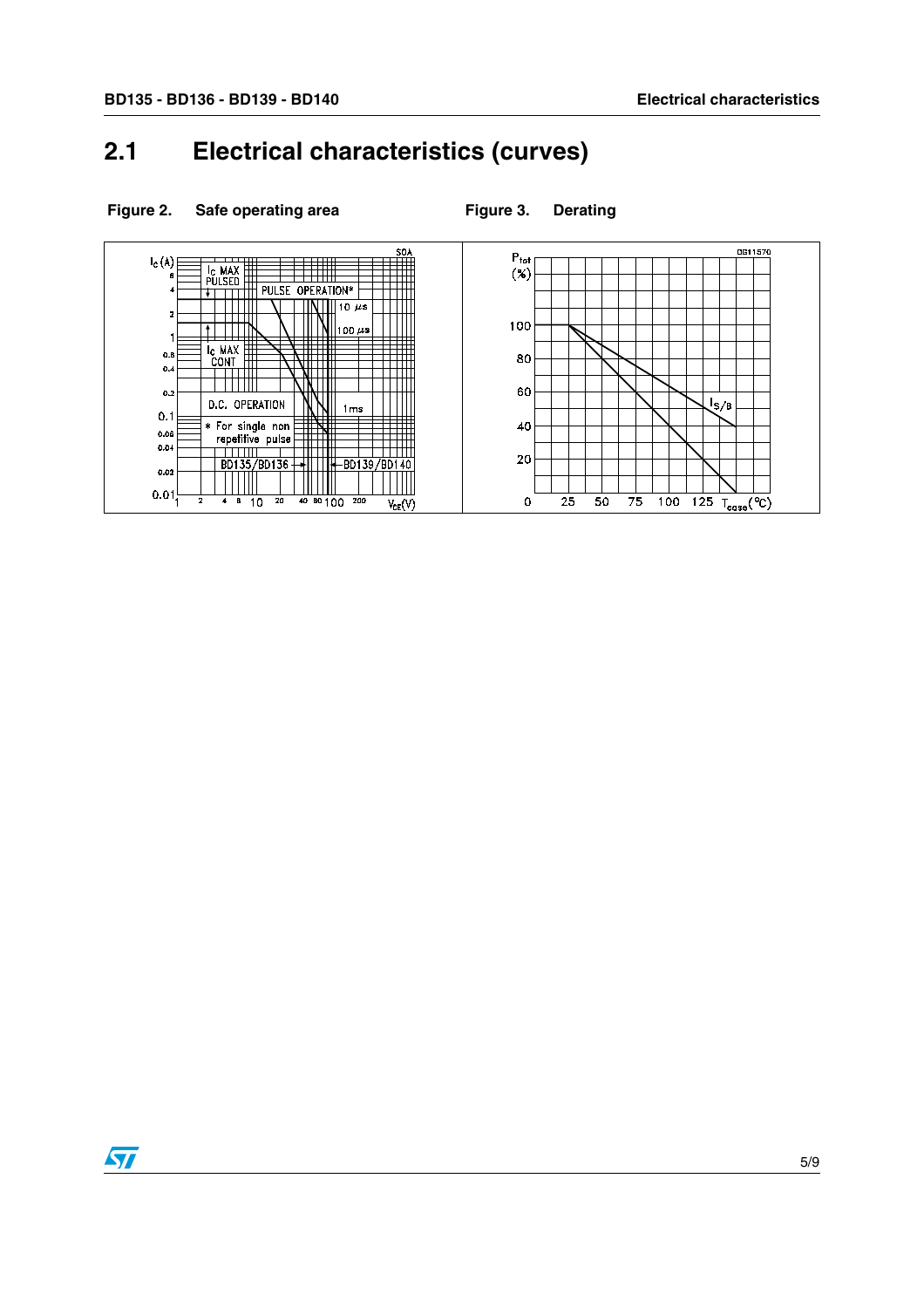## <span id="page-5-0"></span>**3 Package mechanical data**

In order to meet environmental requirements, ST offers these devices in ECOPACK® packages. These packages have a lead-free second level interconnect. The category of second level interconnect is marked on the package and on the inner box label, in compliance with JEDEC Standard JESD97. The maximum ratings related to soldering conditions are also marked on the inner box label. ECOPACK is an ST trademark. ECOPACK specifications are available at: *[www.st.com](http://www.st.com)*

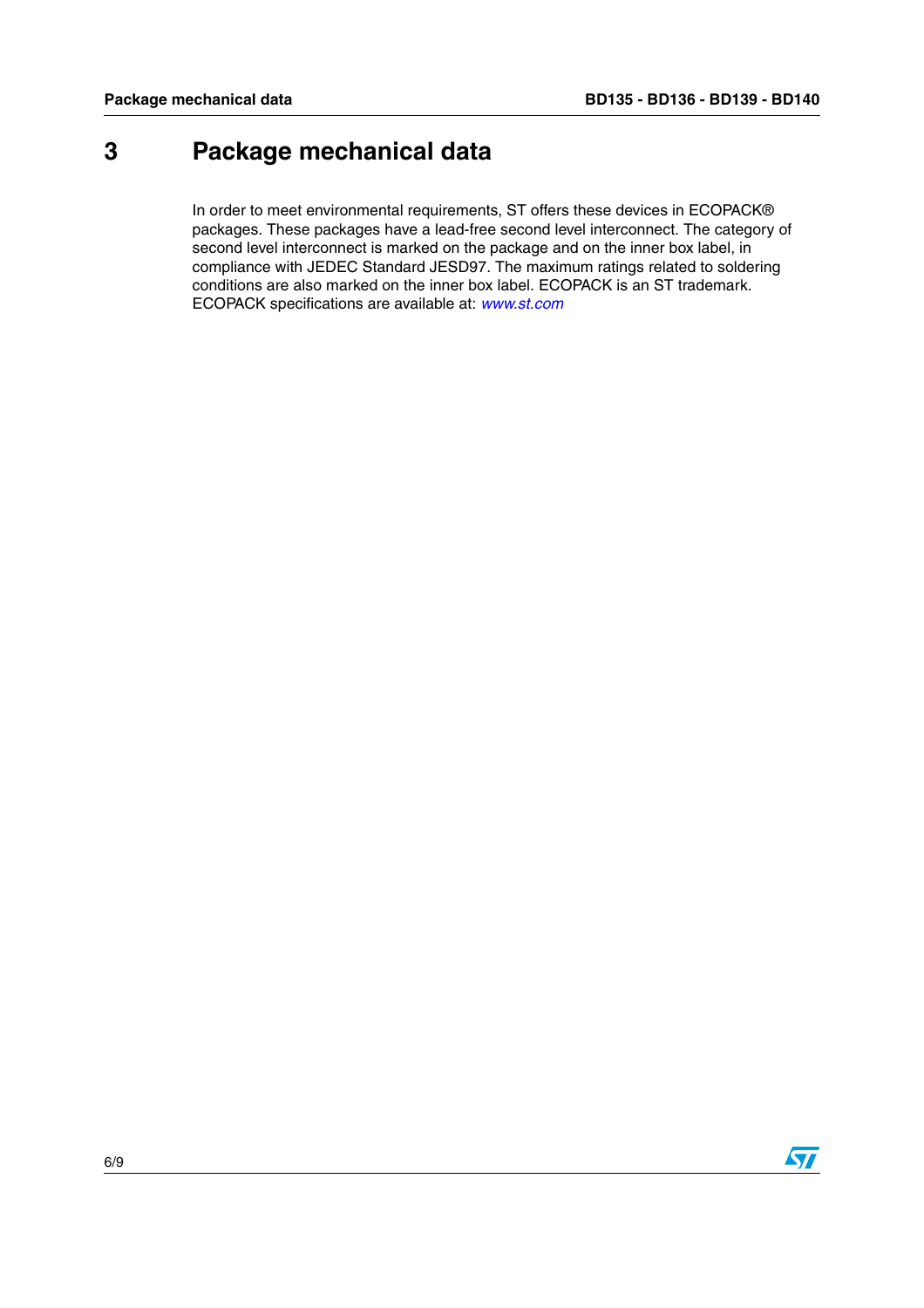$\lceil$ 

| SOT-32 (TO-126) MECHANICAL DATA |      |            |       |  |
|---------------------------------|------|------------|-------|--|
| DIM.                            |      | mm.        |       |  |
|                                 | MIN. | <b>TYP</b> | MAX.  |  |
| A                               | 2.4  |            | 2.9   |  |
| $\, {\bf B}$                    | 0.64 |            | 0.88  |  |
| <b>B1</b>                       | 0.39 |            | 0.63  |  |
| D                               | 10.5 |            | 11.05 |  |
| E                               | 7.4  |            | 7.8   |  |
| e                               | 2.04 | 2.29       | 2.54  |  |
| e1                              | 4.07 | 4.58       | 5.08  |  |
| L                               | 15.3 |            | 16    |  |
| P                               | 2.9  |            | 3.2   |  |
| Q                               |      | 3.8        |       |  |
| Q1                              | 1    |            | 1.52  |  |
| H <sub>2</sub>                  |      | 2.15       |       |  |
|                                 |      | 1.27       |       |  |



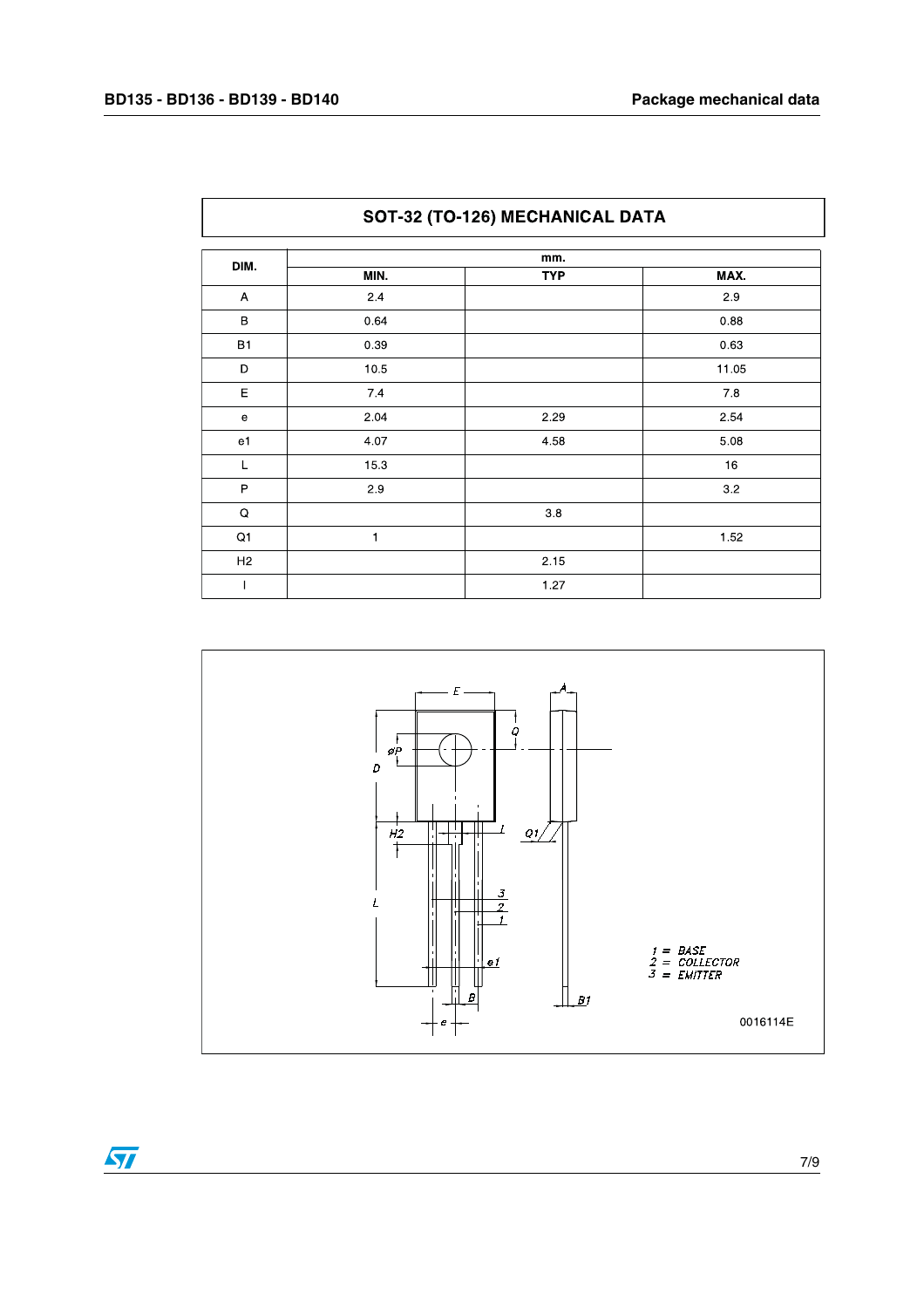# <span id="page-7-0"></span>**4 Revision history**

#### Table 5. **Document revision history**

| <b>Date</b> | <b>Revision</b> | <b>Changes</b>                    |
|-------------|-----------------|-----------------------------------|
| 16-Sep-2001 |                 |                                   |
| 22-May-2008 | 5               | Mechanical data has been updated. |